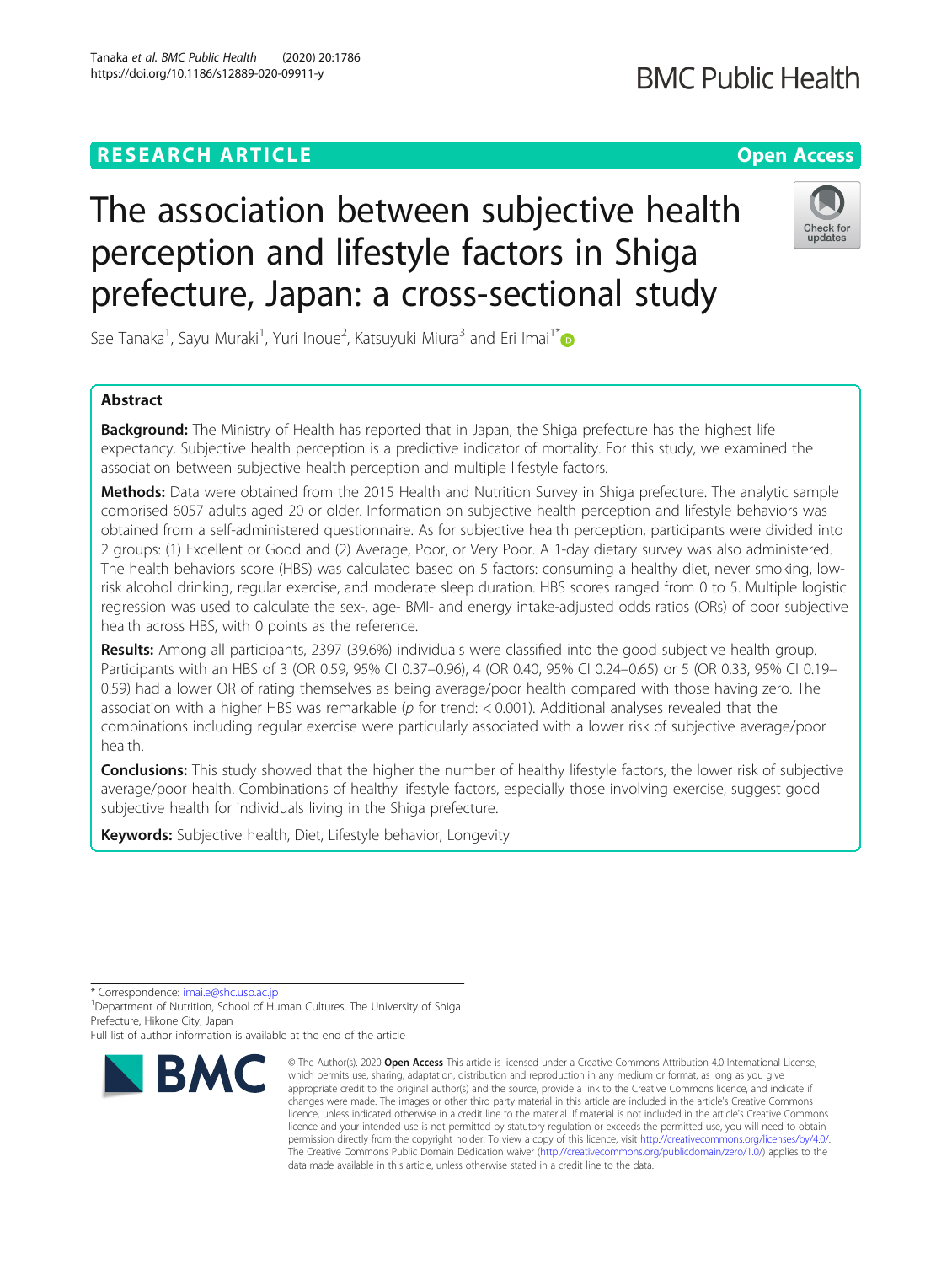# Background

Life expectancy in Japan is higher than in other developed countries [[1\]](#page-8-0). The Ministry of Health has reported that life expectancy in Japan is 81.09 years for men, which is second only to Switzerland, and for women, it is the longest in the world at 87.26 years. According to the Ministry of Health, Shiga prefecture has the highest life expectancy in Japan for men, at 81.8 years, and the fourth highest for women, at 87.6 years, which slightly lower than Nagano, Okayama and Shimane prefecture [[2\]](#page-8-0). The trend of life expectancy in Shiga from 1965 to 2015 revealed yearly increases for both sexes [[3\]](#page-8-0).

There are reports that in Japan, increased life expectancy is due to decreased mortality from cardiovascular diseases and neoplasms or cancers [\[4](#page-8-0)]. In fact, the standardized mortality ratio of cerebrovascular diseases and cancers in Shiga were lower than in other Japanese prefectures [[5\]](#page-8-0).

Studies have revealed that lifestyle factors are independently associated with the risks of all-cause and cause-specific mortality. A meta-analysis has reported that current smoking is a risk factor of all-cause and lung cancer death [[6\]](#page-8-0) On the other hand, and a high intake of fruits and vegetables reduces the risks of allcause, cardiovascular diseases, and cancer mortality [\[7](#page-8-0)]. These lifestyle behaviors tend to be concurrent in individuals [[8](#page-8-0)]. Moreover, accumulating evidence has shown that the greater the number of healthy lifestyle factors, the lower the risk of mortality, and the lower the number of healthy lifestyle factors, the higher the risk of mortality [\[9](#page-8-0)–[15\]](#page-8-0). A large cohort study investigating the association between the risk of mortality and certain lifestyle factors has reported that the combination of a greater number of factors is associated with increased survival rate [[12\]](#page-8-0).

Subjective health perception often used in an overall measure of health status, consists of one simple question. This indicator has been found predictive of allcause and cause-specific mortality. A large body of evidence has shown that those with a poor subjective health perception had a higher risk of mortality than those with a good subjective health perception  $[16–20]$  $[16–20]$  $[16–20]$  $[16–20]$  $[16–20]$ . As for longevity, in the prospective study followed for 30 years, the survival curve showed those with an excellent subjective health perception lived longer than those with poor/very poor subjective health perception [\[21](#page-8-0)]. These evidences have suggested that the life expectancy of the individuals perceiving their subjective health as good will be long. A study considering subjective health perception as an outcome would be helpful in identifying those at a high risk of early-stage mortality.

Some study have revealed that subjective health perception is associated with lifestyle factors [\[22](#page-8-0)–[27\]](#page-8-0). An R et al. have reported that participants who consumed vegetables and fruits almost every day and meat occasionally were more likely perceive their subjective health to be good than those who did not [[23\]](#page-8-0). Longitudinal research has revealed current smokers or previous smokers, especially men, were more likely to perceive themselves to be in poor health [\[22\]](#page-8-0). However, to our knowledge, only 4 studies have explored the effect of combined lifestyle factors in terms of subjective health perception [\[28](#page-8-0)–[31\]](#page-8-0). The 3 studies of them evaluated dietary consumption from a limited number of food groups [\[28](#page-8-0)–[30\]](#page-8-0). Because people consume foods in combination, studying the overall diet is useful for promoting dietary recommendations to the public. In addition, recent prospective studies have suggested that higher diet quality reduced the risk of mortality  $[32]$  $[32]$ . Additionally, the participants in two of the studies were invited from among those who had registered for a physical activity promotion initiative [[29,](#page-8-0) [30\]](#page-8-0), limiting the generalizability of the research results. Another study assessed only 3 behaviors and Body Mass Index (BMI) [[31\]](#page-8-0). A more general and comprehensive study is therefore needed, assessing multiple lifestyle behaviors including an overall diet quality. Furthermore, the question of which combinations of behaviors are particularly associated with subjective health perception has not yet been revealed. This study aimed to examine how the combination of five lifestyle factors—consuming a healthy diet, never smoking, low-risk alcohol drinking, regular exercise, and moderate sleep duration—were associated with subjective health perception in general adults in Shiga prefecture, Japan.

# Methods

# Data source

The Health and Nutrition Survey of Shiga prefecture (HNSS) is a survey that covers approximately 4000 households, once every 5 years, in randomly selected census units defined by the Shiga prefecture. It provides the largest prefecturally representative sample available by which to monitor dietary intake and lifestyle factors of the people in the Shiga prefecture. The present study was approved by the Shiga prefecture in Japan. The most recent data in 2015, covering 4229 households, were analyzed in the study. The HNSS was conducted on one day in November 2015.

# Participants

Data were the HNSS obtained from, Japan, in 2015. Figure [1](#page-2-0) shows a flow diagram of individuals included in the study. The survey included 4229 households chosen randomly from approximately 1% of the households of all 19 cities in Shiga, and involved all household members aged ≥1 year. A total of 1663 individuals aged < 20 years were excluded. In addition, a total of 2398, 240,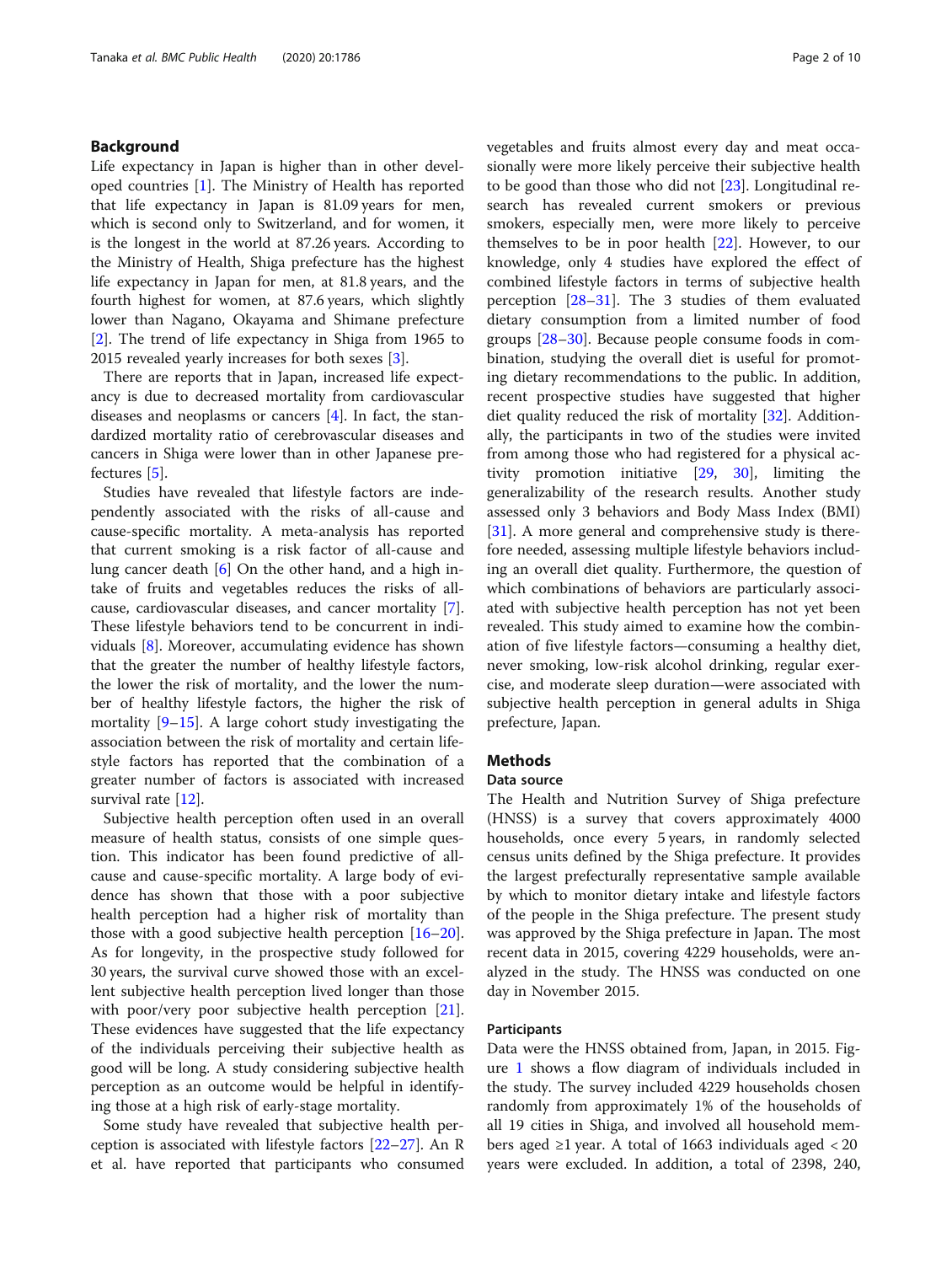

<span id="page-2-0"></span>

358, and 247 individuals who provided incomplete data for the survey on diet, health status, BMI, and lifestyle factors (smoking, exercise, sleeping, and alcohol drinking), respectively, were also excluded. Then, 318 individuals with an implausibly high- or low-energy intake (in the upper or lower 2.5% of energy intake distribution, respectively) were excluded from the study. Ultimately, data from 6057 individuals (2790 men, and 3267 women, mean age  $\pm$  standard deviation (SD) 55.0  $\pm$  16.9 years) were analyzed. The 3561 individuals aged ≥20 years, whose data excluded from the study sample, did not differ from the study sample in terms of distribution of sex  $(Men = 47.2\%)$ , BMI  $(22.6 \pm 3.6 \text{ kg/m}^2)$  and energy intakes  $(1817 \pm 896 \text{ kcal/d})$ . Age were significantly higher  $(55.9 \pm 18.5 \text{ years})$  and subjective health perception were poor ("excellent" and "good" = 37.2%); however, the difference between the groups was not large.

# Ethics statement

The present analysis was based on a secondary analysis of observational survey data. No ethical review was sought based on the Ethical Guidelines for Medical and Health Research Involving Human Subjects, given this study used only information that had already been anonymized. The HNSS, conducted by the government of Shiga prefecture, has stringent protocols and procedures that ensure confidentiality and protect individual participants from being identified. The Shiga prefecture government anonymized all individual-level data before providing the authors with the datasets for this study.

# **Measurements**

# Subjective health perception

We used a single item to measure general health: "How is your current health? (1) Excellent, (2) Good, (3) Average, (4) Poor, (5) Very Poor." Those who answered excellent or good were classified into the good subjective health group, and those who answered average, poor or very poor were classified into the average or poor subjective health group [[22\]](#page-8-0).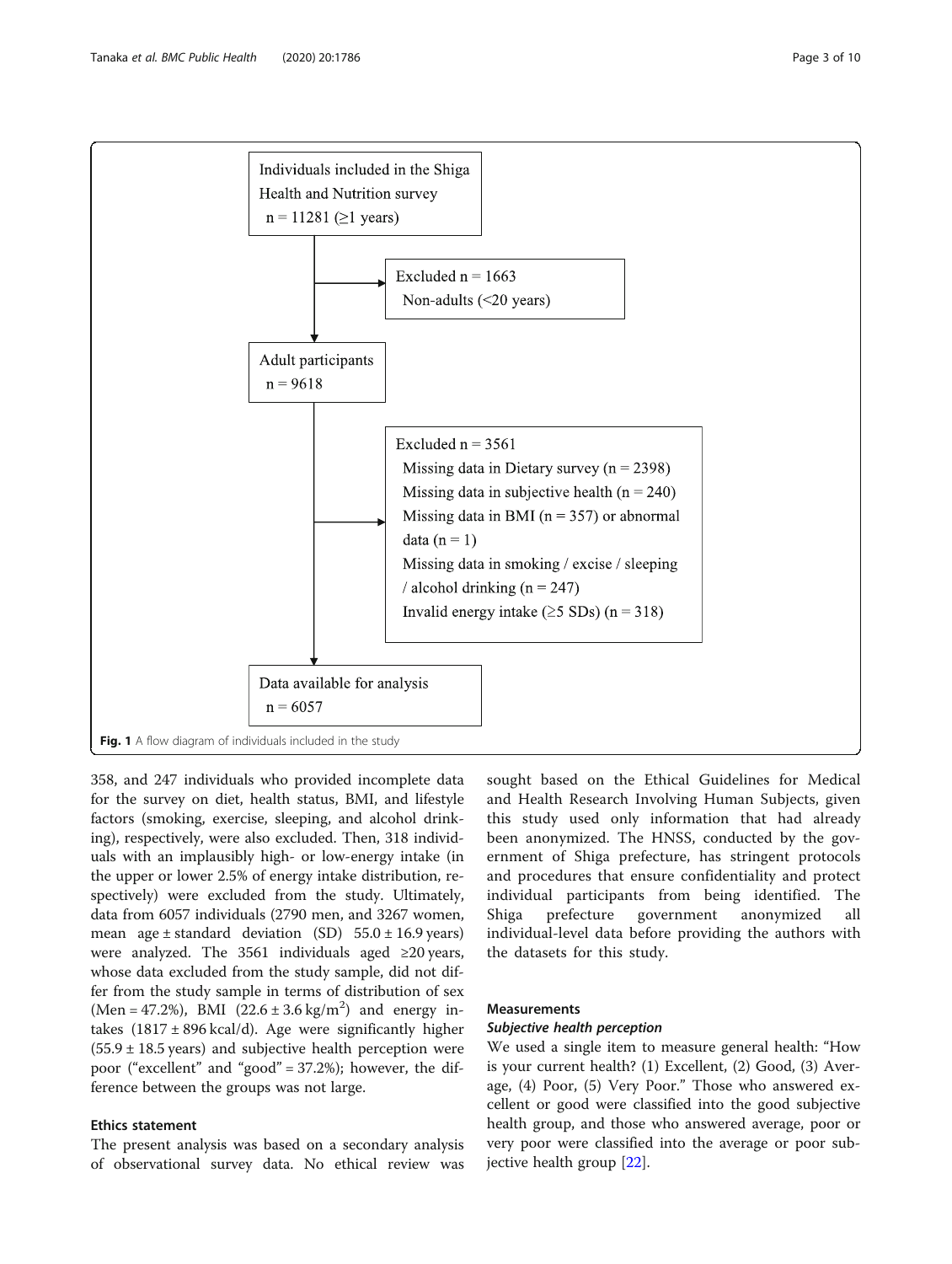# Diet quality

The nutrient and food intake were estimated by a 1-day household dietary record. The record included the approximate proportions the dish was divided into among the family members to estimate the energy, nutrient, and food intakes of each individual. The energy and nutrient intakes of each individual were calculated using the Japanese Standard Food Composition Table [\[33\]](#page-8-0). Energy and macronutrient intakes estimated using this method highly correlated with the intake estimated using individualized diet records (Pearson's correlation coefficients: r = 0.90 for energy, 0.89 for protein, 0.91 for total fat, and 0.90 for carbohydrate) [\[34](#page-8-0)]. The quality of the diet was assessed with the reference values given in the Dietary Reference Intakes for Japanese 2015 (DRIs-J) [\[35\]](#page-8-0) and modified the previously developed score [\[36,](#page-8-0) [37](#page-8-0)]. The 18 nutrients assessed in the study included protein, total fat, carbohydrate, vitamin A, vitamin  $B_1$ , vitamin  $B_2$ , niacin, vitamin  $B<sub>6</sub>$ , vitamin  $B<sub>12</sub>$ , folic acid, vitamin C, calcium, magnesium, iron, zinc, copper, dietary fiber, and saturated fatty acid. For each of the 18 nutrients, a score of 1 was allocated if the nutrient met or exceeded the recommended daily allowance (RDA) or tentative dietary goal (DG) given in DRIs-J and a score of 0 if it did not meet RDA or DG. DG was defined as the current goals for Japanese individuals to reach the average daily intake of nutrients for the prevention of lifestyle-related diseases in the DRIs-J 2015. It was determined based on the results of many nutritional epidemiology studies. Additionally, the nutrients having a tolerable upper intake level (UL) were given a score of 1 if the nutrient was below UL, and 0 if it was above the UL. For the 18 nutrients included, we used the RDA for 14 nutrients (protein, vitamin A, vitamin  $B_1$ , vitamin  $B_2$ , niacin, vitamin  $B_6$ , vitamin  $B_{12}$ , folic acid, vitamin C, calcium, magnesium, iron, zinc and copper) and the DG for 4 nutrients (total fat, carbohydrate, dietary fiber, and saturated fatty acid). Energy intake was assessed using the Estimated Energy Requirement (EER). EER = basal metabolic reference value (kcal/kg body weight/day)  $\times$  body weight (kg)  $\times$ physical activity level (PAL). Basal metabolic reference values and PAL were given in DRIs-J 2015. Body weight of each individual were used. A score of 1 was allocated if an individual's energy intake was  $\geq$  EER with PAL = 1 and  $\leq$ EER with  $PAL = 3$ , and 0 if it deviated from the range. The range of PAL values were 1.50–2.00 for participants aged 20–69 years and 1.45–1.95 for participants aged ≥70 years. In DRIs-J 2015, PALs of 1, 2, and 3 were considered low, moderate, and high, respectively, and can be characterized as a sedentary lifestyle, sedentary work including housework and light-intensity sports, and work with highintensity physical activity or leisure-time physical activity, respectively. The total DRIs-J score was constructed by summing the scores of the 18 nutrients and energy intake. The DRIs-J scores ranged from 0 to 19. Each participant was given 1 point for a DRIs-J score greater than or equal to the median score by sex in the participants (the median score was 7.0 for both sexes).

# Lifestyle factors

Information on height, body weight, smoking, exercise, sleeping, alcohol drinking was obtained from the selfadministered questionnaire. BMI was calculated as body weight (kg) divided by height squared  $(m^2)$ . Smoking was assessed with three options: current, former, or never smoker. Participants who never smoked were given 1 point. Current and former smokers were scored 0 to avoid misclassification for those who stopped smoking recently. Information on alcohol drinking was obtained regarding the frequency and quantity by using 2 questions. The frequency of alcohol drinking was reported with seven options: "never", "in the past", "occasionally", "1–2 times per week", "3–4 times per week", "5–6 times per week", and "every day". If participants answered "never", "in the past", or "occasionally" for the first question, they were scored 1. If participants consumed alcoholic beverages 1–2 times per week or more, a second question was asked about the average quantity consumed per day. Alcohol consumption ≥40 g/d for men or ≥ 20 g/d for women was scored 0. Alcohol consumption  $\langle 40 \text{ g/d} \rangle$  for men or  $\langle 20 \text{ g/d} \rangle$  for women was scored 1. Excessive amounts of alcohol have been reported to be associated with a higher risk of lifestylerelated diseases  $[38–40]$  $[38–40]$  $[38–40]$  $[38–40]$  $[38–40]$ , and alcohol consumption < 40  $g/d$  for men and < 20  $g/d$  for women has been officially recommended in Japan [[41\]](#page-8-0).

Exercise was assessed with 2 questions. First, individuals were asked "How often do you regularly do physical activity consciously for your health?" Participants chose from 4 options: "never", "in the past", "sometimes", and "usually". If participants answered "never" or "in the past" for the first question, they were scored 0.

Those who answered "sometimes" and "usually" then answered the following question: "Have you done 30 minutes of exercise at least twice a week for a year?" The participants chose from three options: "never", "in the past", and "current". Those who answered "sometimes" or "usually" for the first question and "current" for the second question were given 1 point, whereas those who answered "sometimes" or "usually" for the first question and "never" or "in the past" for the second question were scored 0. The amount of exercise equal to 4 metabolic equivalents (METs) hour per week has been reported to be associated with a low risk of all-cause and cancer mortality [\[13](#page-8-0), [42](#page-9-0)] and is recommended in the Japanese national health promotion: Health Japan 21 (the second term) [\[41](#page-8-0)].

Sleep duration was assessed using the question, "How many hours do you usually sleep per day?" The response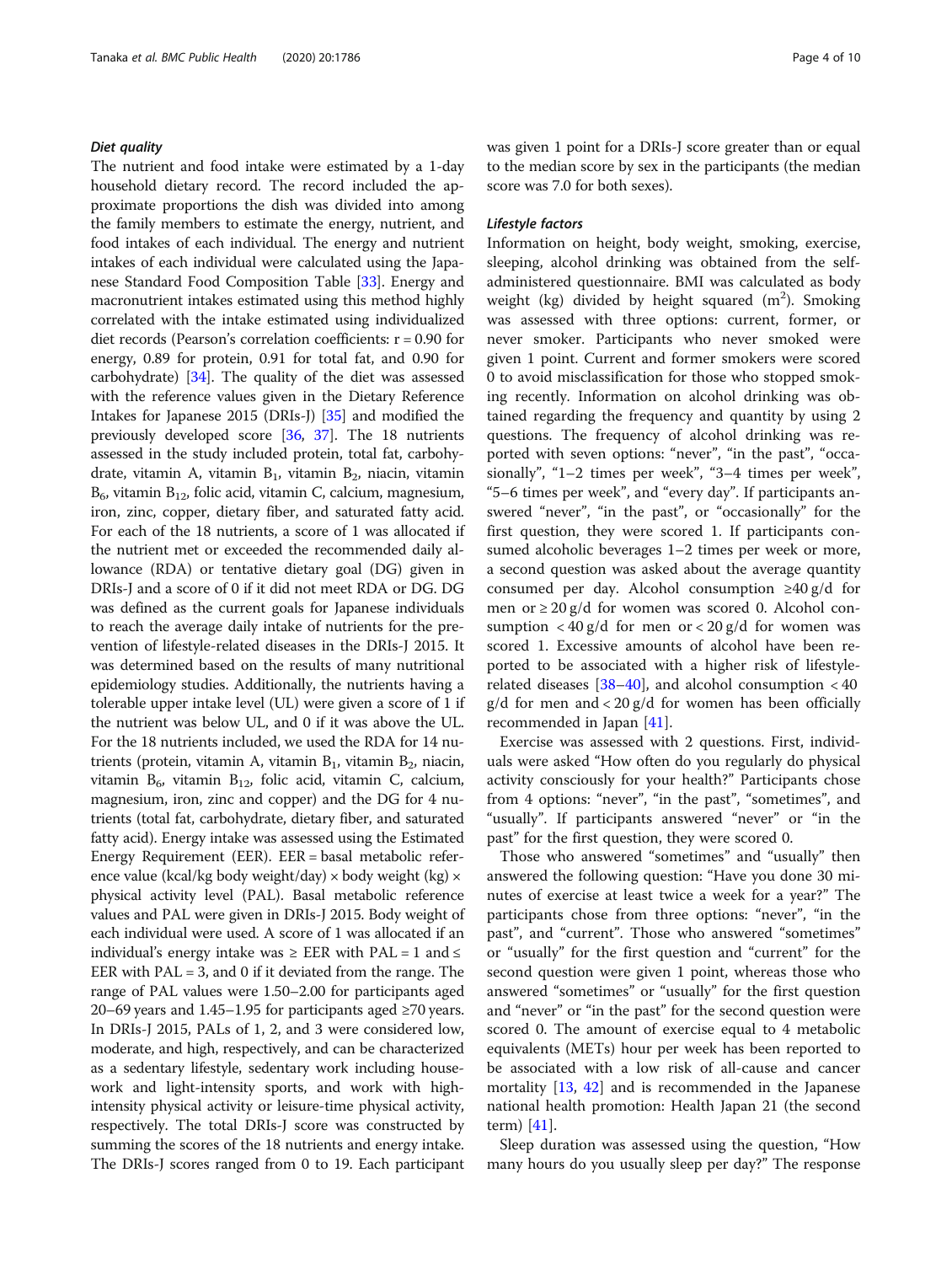categories were:  $\langle 5 \text{ h/d}, \geq 5 \text{ h/d} \text{ and } \langle 6 \text{ h/d}, \geq 6 \text{ h/d} \rangle$ and  $\langle 7 \text{ h}/\text{d}, 2 \rangle$  7 h/d and  $\langle 8 \text{ h}/\text{d}, 2 \rangle$  8 h/d and  $\langle 9 \text{ h}/\text{d}, 2 \rangle$ h/d. Those who answered  $≥7$  h/d and  $< 8$  h/d or  $≥ 8$  h/d and < 9 h/d were given 1 point. The rest were scored 0. This duration has been suggested to have an association with a low risk of all-cause mortality [[43\]](#page-9-0).

## Health behaviors score

We established health behaviors score (HBS) referring to previous studies [\[10](#page-8-0)–[12\]](#page-8-0). Table 1 shows the scoring of health behaviors in the study. The HBS was estimated based on whether individuals met each of 5 criteria: diet quality, smoking, alcohol drinking, exercise behavior, and sleeping. The HBS ranged from 0 to 5, with a higher score indicating a higher number of good lifestyle behaviors.

# Statistical analysis

To compare the characteristics of the individuals according to their subjective health perception, t tests and a  $\chi^2$ test were used for mean values and SD for continuous variables, and percentages for categorical variables. Multiple logistic regression was used to investigate the association between subjective health perception (two groups, good and average or poor health perception) and the HBS. The odds ratios (ORs) and 95% confidence intervals (CIs) for average/poor subjective health perception were calculated with the HBS as the exposure variable. Next, to examine the specific patterns of health behaviors, variables representing possible combinations of the HBS were created. Some variables were not included in the analysis because they were rarely observed in this population. These models were adjusted for sex, age (continuous) and BMI (continuous) based on previous studies that examined the relationship between subjective health perception, death and lifestyle factors [[12](#page-8-0), [14](#page-8-0), [15,](#page-8-0) [25](#page-8-0)], and energy intake (continuous). Energy intake differed between individuals with a good subjective health perception and those with an average/poor subjective health perception ( $p < 0.001$ ); the higher the dietary score, the higher the energy intake (Pearson's correlation coefficient:  $r = 0.632$ ). We tested for interactions by introducing a multiplicative term into the main effect models; however, there was no change in the statistical significance of the results. For all analyses, statistical significance was defined as a two-tailed  $p$ -value of  $\lt$ 0.05. All statistical analyses were performed using SAS software (version 9.4; SAS Institute, Cary, NC, USA).

# Results

A total of 6057 individuals were included in the analysis. Of them, 39.6% reported their subjective health perception as "Excellent" or "Good". Table [2](#page-5-0) shows the characteristics of the individuals according to their subjective health perceptions. Compared with participants in the average or poor subjective health group, those in the good subjective health group were younger, had a lower BMI, a better diet based on DRIs-J, more moderate sleep duration, and were more likely to exercise regularly, although the deference of BMI was small. When assessing sleep duration, this study population was more likely to have insufficient sleep rather than excess sleep (73.3% for the good subjective health group and 75.5% for the average or poor subjective health group).

Table [3](#page-5-0) shows the association between multiple lifestyle factors and subjective health perception. In unadjusted models, compared with those with an HBS of 0, those with an HBS of 1, 2 and 3 did not have significantly lower odds of rating themselves as being in average/poor health. However, those with an HBS of 4, or 5 had a lower OR of average/poor subjective health (OR 0.44, 95%CI 0.27–0.72, p for trend < 0.001; OR: 0.38, 95% CI 0.22–0.67, p for trend < 0.001 respectively). After adjusting for sex, age, BMI and energy intake, compared with those with an HBS of 0, those with an HBS of 1 and 2 did not have significantly lower odds of rating themselves as being in average/poor health. However, those with an HBS of 3, 4, or 5 had a lower OR of rating themselves as being average/poor health (OR 0.59, 95% CI 0.37–0.96,  $p$  for trend = 0.033; OR: 0.40, 95% CI 0.24–0.65, p for trend < 0.001; OR 0.33, 95% CI 0.19– 0.59,  $p$  for trend < 0.001, respectively). This association became stronger as the HBS increased ( $p$  for trend  $\lt$ 0.001).

Table 1 Scoring of health behaviors in the study

| <b>Health behaviors</b> | Scoring method                                                                                   |
|-------------------------|--------------------------------------------------------------------------------------------------|
| Diet quality            | $1 = DR/s$ -J score $a \geq$ median specified by sex in the Individuals.<br>(7.0 for both sexes) |
| Smoking                 | l = never smoked.                                                                                |
| Alcohol drinking        | 1 = consuming alcohol < 40 g/d for men or < 20 g/d for women.                                    |
| Exercise behavior       | 1 = engaging in 30 min of exercise at least twice a week and continuing for a year.              |
| Sleeping                | $1 =$ sleeping for $\geq 7$ h/d and $< 9$ h/d.                                                   |
| Total score             |                                                                                                  |

<sup>a</sup> Dietary Reference Intakes for Japanese score (ranging from 0 to 19)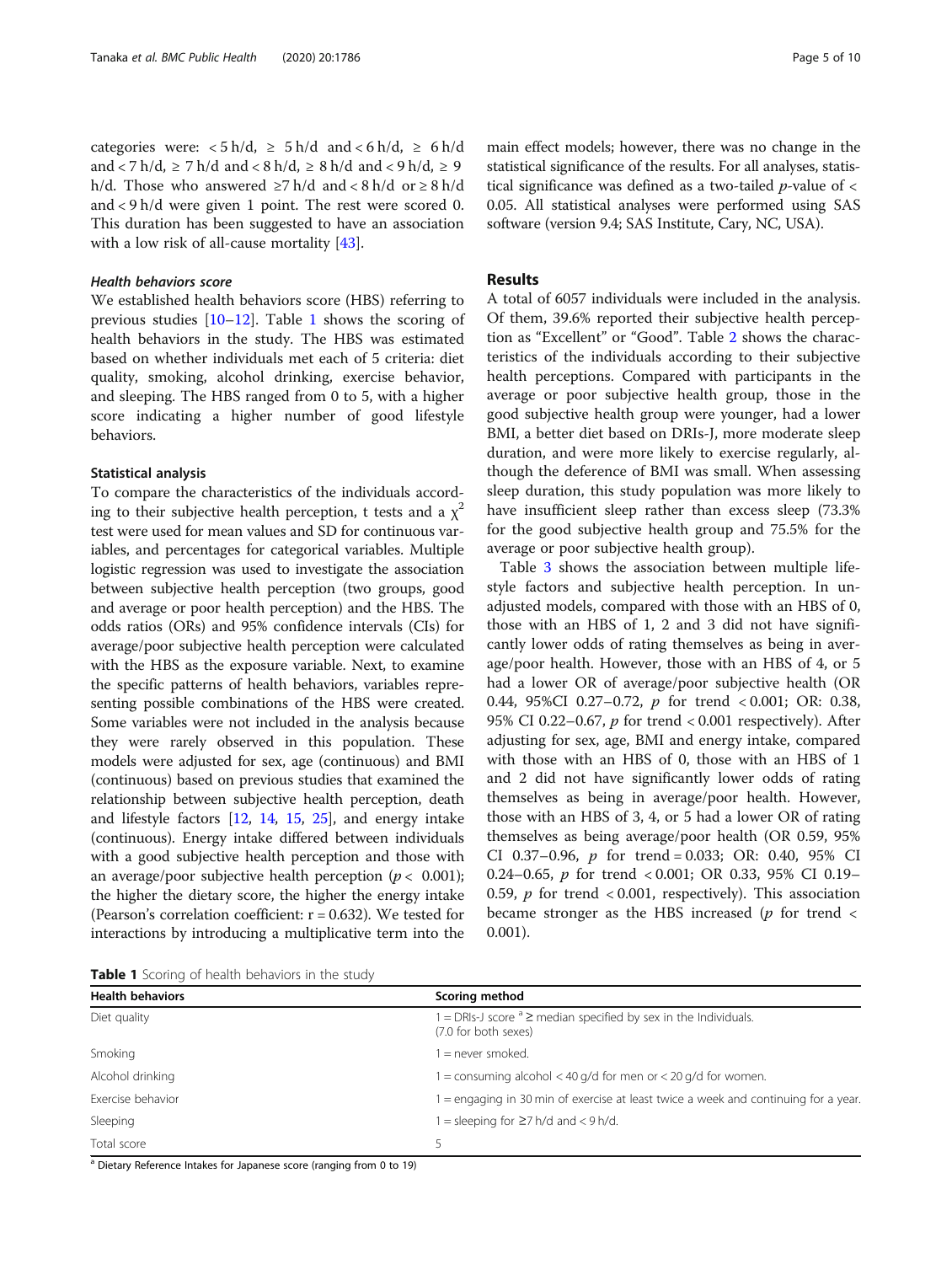### <span id="page-5-0"></span>Table 2 The characteristics of the individuals by subjective health perception

|                                                                                | Average or poor subjective<br>health group <sup>a</sup> | Good subjective<br>health group b | p<br>value |  |
|--------------------------------------------------------------------------------|---------------------------------------------------------|-----------------------------------|------------|--|
|                                                                                | $n = 3660$                                              | $n = 2397$                        |            |  |
| Men (%)                                                                        | 46.6                                                    | 45.2                              | 0.266      |  |
| Age (years)                                                                    | $55.7 \pm 16.7$ (58.0)                                  | $53.9 \pm 17.1$ (57.0)            | < 0.001    |  |
| BMI ( $\text{kg/m}^2$ )                                                        | $22.6 \pm 3.4$ (22.3)                                   | $22.3 \pm 2.9$ (22.1)             | < 0.001    |  |
| Energy intakes (kcal/d)                                                        | 1759 ± 465 (1718)                                       | $1808 \pm 472$ (1766)             | < 0.001    |  |
| Health behaviors score (points) <sup>c</sup>                                   | $2.6 \pm 1.0$ (3.0)                                     | $2.8 \pm 1.0$ (3.0)               | < 0.001    |  |
| Health behaviors (%)                                                           |                                                         |                                   |            |  |
| DRIs-J score $\geq$ median in the study $^d$                                   | 56.7                                                    | 60.2                              | 0.006      |  |
| Never smoking                                                                  | 62.4                                                    | 62.7                              | 0.806      |  |
| Consuming alcohol $<$ 40 g/d for men or $<$ 20 g/d for women                   | 93.1                                                    | 92.4                              | 0.336      |  |
| Engaging in 30 min of exercise at least twice a week and continuing for a year | 21.0                                                    | 37.2                              | < 0.001    |  |
| Sleeping for $\geq$ and $<$ 9 h/d                                              | 22.4                                                    | 25.2                              | 0.012      |  |

Values are mean  $\pm$  SD, (median), or percent *p* value < 0.05 was significant

<sup>a</sup> The individuals with "Average", "Poor" or "Very poor"<br><sup>b</sup> The individuals with "Excellent" or "Good"<br><sup>c</sup> Health behaviors score was consisted of 5 health behaviors in this table

<sup>d</sup> The value was 7.0 for both sexes

To examine which combinations of the HBS were associated with a lower risk of average/poor subjective health perception, we conducted further analyses of those with an HBS of 3 or higher. Table [4](#page-6-0) shows the relationship between the combination of 3, or 4 HBS and subjective health perception. Of all 15 expected combinations, 5 combinations were rarely found; thus, 10 combinations were included. After adjusting for sex, age, BMI and energy intake, compared with 0 HBS, 5 combinations were significantly associated with a lower risk of having average/poor subjective health condition. All of the combinations included exercise behavior. Among those with an HBS of 3, exercise, better diet, and low-risk alcohol drinking showed the lowest OR of rating themselves as being average/poor health (OR 0.26, 95% CI 0.13–0.51,  $p$  for trend < 0.001). Among those with an HBS of 4, two combinations included exercise: exercise,

better diet, low-risk alcohol drinking and never smoking and exercise, low-risk alcohol drinking, never smoking and moderate sleep duration were associated with a lower risk of average/poor subjective health (OR 0.34, 95%CI 0.18– 0.64, p for trend < 0.001, OR 0.37, 95%CI 0.17–0.83, p for trend = 0.015 respectively). However, the association between exercise, better diet, low-risk alcohol drinking and moderate sleep duration and a risk of subjective average/ poor health was not significant (OR 0.48, 95%CI 0.19–1.20, p for trend = 0.114). The results of investigating for individual health behaviors were shown in Additional file [1](#page-7-0). Out of the five healthy behaviors, a person with an exercise score of 1 has the lowest probability of being evaluated as having an average/poor health condition than those with an exercise score of 0 (adjusted OR 0.40, 95% CI 0.35–0.45  $p < 0.001$ ).

| Table 3 The association between health behaviors score and an average/poor subjective health perception |  |  |  |
|---------------------------------------------------------------------------------------------------------|--|--|--|
|---------------------------------------------------------------------------------------------------------|--|--|--|

| Health behaviors score <sup>a</sup> | n    | Crude OR (95%CI)                  | Adjusted OR (95%CI) b   |
|-------------------------------------|------|-----------------------------------|-------------------------|
| $\mathbf 0$                         | 85   |                                   |                         |
|                                     | 704  | $0.82(0.50 - 1.34)$               | $0.82(0.50-1.35)$       |
| 2                                   | 1899 | $0.76$ (0.47-1.22)                | $0.75(0.46 - 1.21)$     |
| 3                                   | 2142 | $0.62(0.39 - 1.00)$               | $0.59(0.37 - 0.96)$     |
| $\overline{4}$                      | 1054 | $0.44$ (0.27-0.72) <sup>***</sup> | $0.40(0.24 - 0.65)$ *** |
| 5                                   | 173  | $0.38(0.22 - 0.67)$               | $0.33(0.19 - 0.59)$     |
|                                     |      |                                   |                         |

OR Odds ratio, CI Confidence interval<br><sup>a</sup> Health behaviors score was consisted of following 5 health behaviors, ranging from 0 to 5. Diet quality: DRIs-J score ≥ median by sex in the participants (7.0 for both sexes), smoking: never smoker, alcohol drinking: consuming alcohol < 40 g/d for men or < 20 g/d for women, exercise behavior: engaging in 30 min of exercise at least twice a week and continuing for a year and sleep: sleeping for  $\geq$ 7 h/d and < 9 h/d b Adjusted for sex, age, BMI, and energy intake

 $\frac{1}{p}$  for trend < 0.05,  $\frac{1}{p}$  for trend < 0.001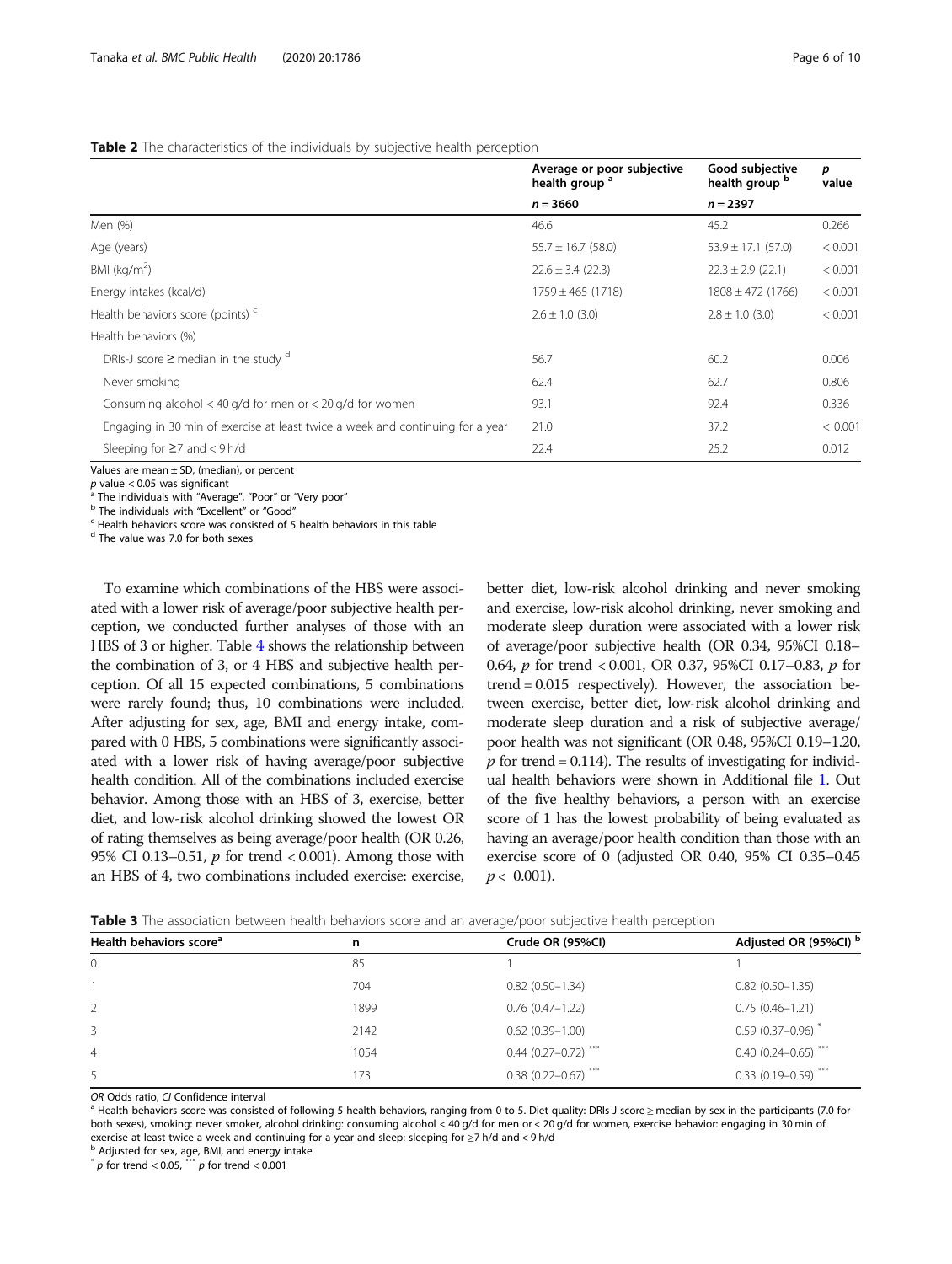<span id="page-6-0"></span>Tanaka et al. BMC Public Health (2020) 20:1786 Page 7 of 10

|  |  | <b>Table 4</b> The association between the combinations of 3 or higher health behaviors and subiective health perception |  |  |  |  |  |  |
|--|--|--------------------------------------------------------------------------------------------------------------------------|--|--|--|--|--|--|
|  |  |                                                                                                                          |  |  |  |  |  |  |

| Health behavior <sup>a</sup> | n                  | <b>Adjusted OR</b><br>(95%CI) <sup>b</sup> |                      |                                |      |                                   |
|------------------------------|--------------------|--------------------------------------------|----------------------|--------------------------------|------|-----------------------------------|
| <b>Exercise</b>              | <b>Better Diet</b> | Low-risk Alcohol Drinking                  | <b>Never Smoking</b> | <b>Moderate Sleep Duration</b> |      |                                   |
| $\Omega$                     | $\Omega$           | 0                                          |                      | $\Omega$                       | 85   | Reference                         |
|                              |                    |                                            |                      | 0                              | 275  | $0.26$ (0.13-0.51) <sup>***</sup> |
|                              |                    |                                            |                      |                                | 211  | $0.35(0.19 - 0.66)$ <sup>**</sup> |
|                              |                    |                                            |                      |                                | 54   | $0.40(0.18 - 0.90)^{*}$           |
| $\mathbf{0}$                 |                    |                                            |                      |                                | 171  | $0.87(0.42 - 1.81)$               |
| $\Omega$                     |                    |                                            |                      |                                | 1114 | $1.02(0.59 - 1.77)$               |
| $\mathbf{0}$                 | $\cap$             |                                            |                      |                                | 272  | $1.05(0.57-1.96)$                 |
|                              |                    |                                            |                      |                                | 549  | $0.34$ (0.18-0.64) <sup>***</sup> |
|                              |                    |                                            |                      |                                | 69   | $0.37(0.17-0.83)^*$               |
|                              |                    |                                            |                      |                                | 106  | $0.48(0.19 - 1.20)$               |
| $\Omega$                     |                    |                                            |                      |                                | 323  | $0.77(0.39 - 1.52)$               |

A "1" denotes the presence of the health behavior, and a "0" denotes the absence of the health behavior. OR: Odds ratio, CI: Confidence interval<br><sup>a</sup> Health behavior: Exercise; engaging in 30 min of exercise at least twice participants (7.0 for both sexes), Low-risk Alcohol Drinking; consuming alcohol < 40 g/d for men or < 20 g/d for women, never smoking, and Moderate Sleep

Duration; sleeping for ≥7 h/d and < 9 h/d<br>  $\overline{ }$  b Adjusted for sex, age, BMI, and energy intake<br>  $\overline{ }$  p for trend < 0.05,  $\overline{ }$  p for trend < 0.01,  $\overline{ }$  p for trend < 0.001 p for trend < 0.05,  $\frac{1}{x}$  p for trend < 0.01,  $\frac{1}{x}$ 

# **Discussion**

The present study of adults revealed that the higher the number of healthy lifestyle factors, which comprised regular exercise, dietary adherence to DRIs-J, no excessive alcohol drinking, moderate sleep duration, and never smoking, the lower the risk of an average/poor subjective health perception. The combinations including exercise behavior were particularly likely to decrease the OR of subjective average/poor health perception.

We found that maintaining 3 or more healthy lifestyle behaviors was associated with lower risk of subjective average/poor health perception. Previous studies have shown that individual lifestyle-related behaviors are associated with subjective health perception. A longitudinal study reported that adults who smoked 10 or more cigarettes per day had a higher risk of rating themselves as having poor health compared with those who had never smoked after adjusting for potential confounders, including the participants' disease conditions [\[44](#page-9-0)]. A large population survey revealed that those with higher physical activity or shorter sleep duration had a lower or higher adjusted risk ratio of rating themselves as having poor health, respectively [\[25\]](#page-8-0). These findings suggest that lifestyle-related factors are independently associated with subjective health perception and assist in interpreting the results of the present study. Subjective health perception has been shown to be a useful predictor of mortality [[16](#page-8-0)–[20](#page-8-0)]. Our finding has newly provided the notion that increasing the number of people engaging in combined lifestyle-related health behaviors should be an important goal of public health.

In the HBS used in our study, the combinations including exercise were strongly associated with a lower risk of subjective average/poor health perceptions. Furthermore, those with an exercise score of 1 had lower odds of rating themselves as having average/poor health compared with those with an exercise score of 0, which was the strongest association among the five health behaviors. In an overview examining epidemiological evidence for an association between physical activity and mental health, the potential anti-inflammatory effects of exercise, involving serotonin and noradrenaline, might be relevant at the neurobiological level as antidepressants and anxiolytics [\[45](#page-9-0)]. Double-blind randomized experiments in healthy men and women have reported that inflammatory activation is associated with declining subjective health perception [\[46\]](#page-9-0). Even considering the effect of exercise, the present study revealed that an HBS of 5 and combined behaviors, including exercise, had a greater reduction in the risk of poor subjective health than exercise alone. This supports our main finding that as more health behaviors are combined, the risk of poor subjective health perception is reduced.

On the other hand, in our study, the association between exercise, better diet, low-risk alcohol drinking and moderate sleep duration and a risk of subjective average/ poor health was not significant. Of those engaged these 4 behaviors, 77.4% aged 65 or older, although the other individuals with an HBS of 4 included exercise did not have differences between the rate of 65 or older and under 65 years. Older people were more likely to perceive their subjective health poor than younger people [[27\]](#page-8-0). In terms of the combination, never smoking was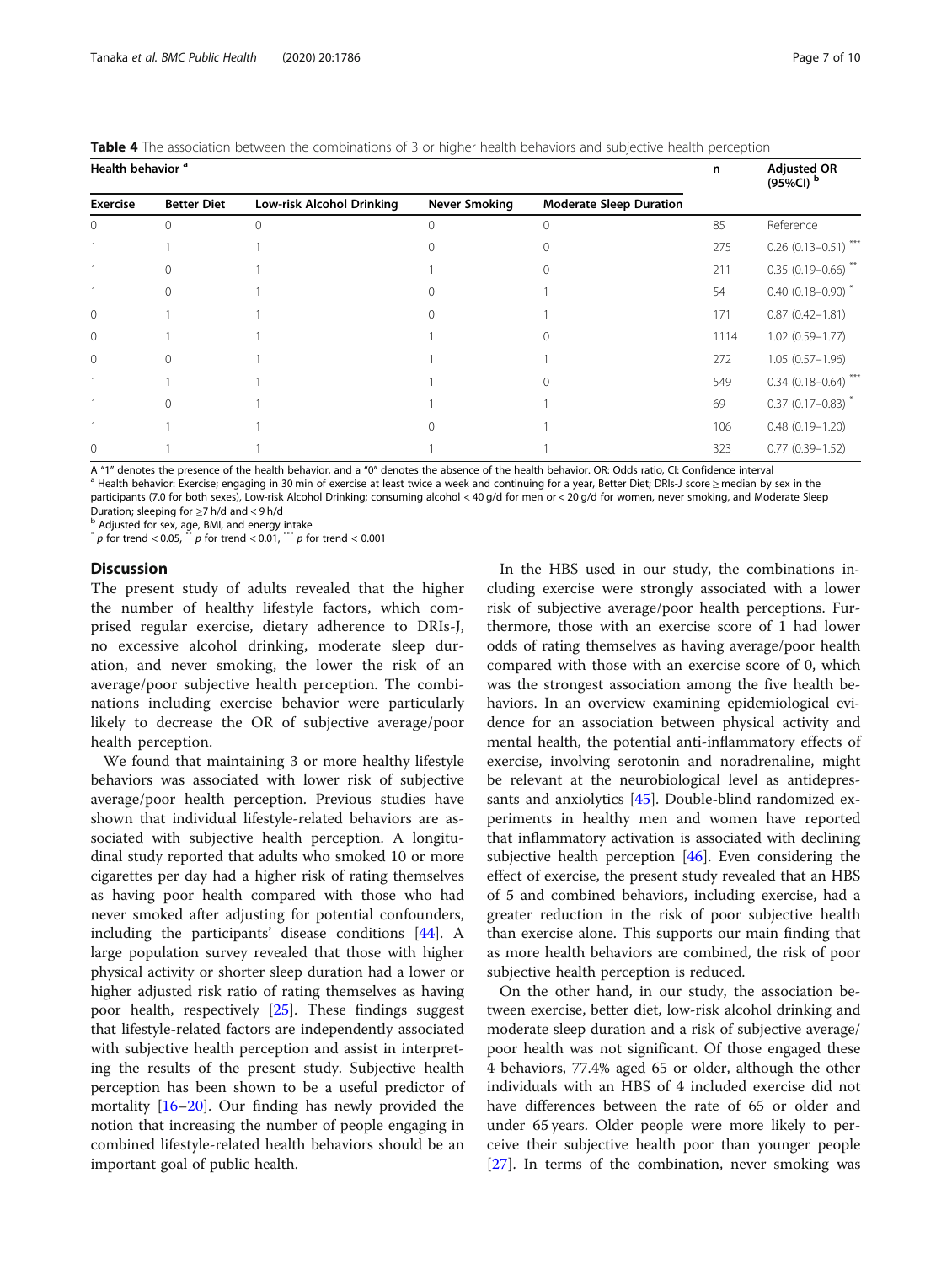<span id="page-7-0"></span>not included in the combination. Two prospective studies conducted over approximately 10-year periods revealed that among multiple lifestyle behaviors, physical activity displayed the strongest association with reduced mortality risk, followed by smoking [[12,](#page-8-0) [14](#page-8-0)]. Although the present study did not identify an association between smoking behavior and subjective health perception, it has been suggested that people, particularly those in the older population, who smoked rated themselves as having poor health and that smoking weakened the effect of regular exercise.

There are some limitations to the study. First, because it was a cross-sectional study, we could not show a causal relationship between subjective health perception and the HBS. Second, the dietary record was conducted for only 1 day; thus, the dietary data might not reflect habitual intake. However, the nutrient intake of the individuals in our study was similar to Japanese habitual nutrient intake [[47\]](#page-9-0). Third, measurements were selfreported and included somewhat vague scales, possibly leading to over- or under-reporting and misclassification. No information on intensity was available for the measurements of exercise intensity. However, a study of 483 Japanese adults reported that only answering a simple question about exercise habits, such as assessing step counts and the amounts of physical activity at 3 Mets or more, was sufficient for estimating physical activity levels [[48\]](#page-9-0). Fourth, because of a loss of over 30% of the initial sample due to missing values in the key measures in this study, the individuals included in the analysis were not completely representative of the general population; for example, they may have high health awareness. Finally, we did not adjust for potential confounders such as income, educational level, disease conditions and mental health conditions because we could not obtain proper information from the prefecture-level health and nutrition survey. However, age, sex, BMI and energy intake, which we adjusted for in this study, are the most commonly adjusted factors among studies of the association between multiple lifestyle factors and mortality [\[12,](#page-8-0) [14](#page-8-0), [15\]](#page-8-0).

This study also has several strengths. The HBS consisted of the factors based on significant scientific evidence of an association with mortality risk. Subjective health perception is a useful measure for public health and nutrition assessment using a single survey question, and it has been validated as a tool to predict mortality in populations. To our knowledge, this is the first study of combinations of HBS and subjective health perception.

# Conclusions

The present study showed that 3 or more healthy lifestyle factors including regular exercise, high adherence to a healthy diet, moderate sleep duration, nonexcessive alcohol drinking, and never smoking were associated with a low risk of subjective average/poor health. The combinations of healthy lifestyle factors, particularly those that include exercise, indicate a good subjective health perception for individuals in the Shiga prefecture in Japan and widen the scope of choices available for people with poor subjective health.

# Supplementary Information

The online version contains supplementary material available at [https://doi.](https://doi.org/10.1186/s12889-020-09911-y) [org/10.1186/s12889-020-09911-y](https://doi.org/10.1186/s12889-020-09911-y).

Additional file 1. The association between the individual health behaviors and an average/poor subjective health perception. OR: Odds ratio, CI: Confidence interval. <sup>a</sup> Health behavior: Better Diet; DRIs-J score ≥ median by sex in the participants (7.0 for both sexes), never smoking, Low-risk Alcohol Drinking; consuming alcohol < 40 g/d for men or < 20 g/ d for women, Exercise; engaging in 30 min of exercise at least twice a week and continuing for a year, and Moderate Sleep Duration; sleeping for ≥7 h/d and < 9 h/d. <sup>b</sup> Adjusted for sex, age, BMI, energy intake and the other health behaviors included in this table. \*  $p < 0.05$ , \*\*  $p < 0.01$ , \*\*  $p < 0.001$ .

#### Abbreviations

BMI: Body mass index; HNSS: Health and Nutrition Survey of Shiga prefecture; SD: Standard deviation; HBS: Health behaviors score; DRIs-J: Dietary reference intakes for Japanese; RDA: Recommended daily allowance; UL: Tolerable upper intake level; DG: Tentative dietary goal for preventing lifestyle-related diseases; EER: Estimated energy requirement; PAL: Physical activity level; METs: Metabolic equivalents; OR: Odds ratio; CI: Confidence interval

#### Acknowledgements

Not applicable.

#### Authors' contributions

ST analyzed and interpreted the data, and drafted the manuscript. EI was responsible for study design, contributed to the analyzing and interpretation of data, and drafted the manuscript. SM assisted analyzing and interpretation of data. YI and KM reviewed the literature. The final version of the manuscript was read and approved by each contributing author.

# Funding

This work was supported in part by the Grants-in-Aid for Young Scientists (B) from the Japan Society for the Promotion of Science (Eri Imai, grant number 17 K12921).

# Availability of data and materials

The government of Shiga prefecture anonymized individual-level data collected from the HNSS provided the corresponding author (Eri Imai) with the datasets for this study. Therefore, the datasets analyzed during the current study are not publicly available because of data protection, but the appropriate authors may be available dataset if reasonably request.

# Ethics approval and consent to participate

The present analysis was based on secondary analysis of observational survey data. Under the Shiga prefecture government anonymized all individual-level data before providing the authors with the datasets for this study. No ethical review was sought based on the Ethical Guidelines for Medical and Health Research Involving Human Subjects, because this present study used only information that had already been anonymized.

#### Consent for publication

Not applicable.

#### Competing interests

The authors declare that they have no competing interests.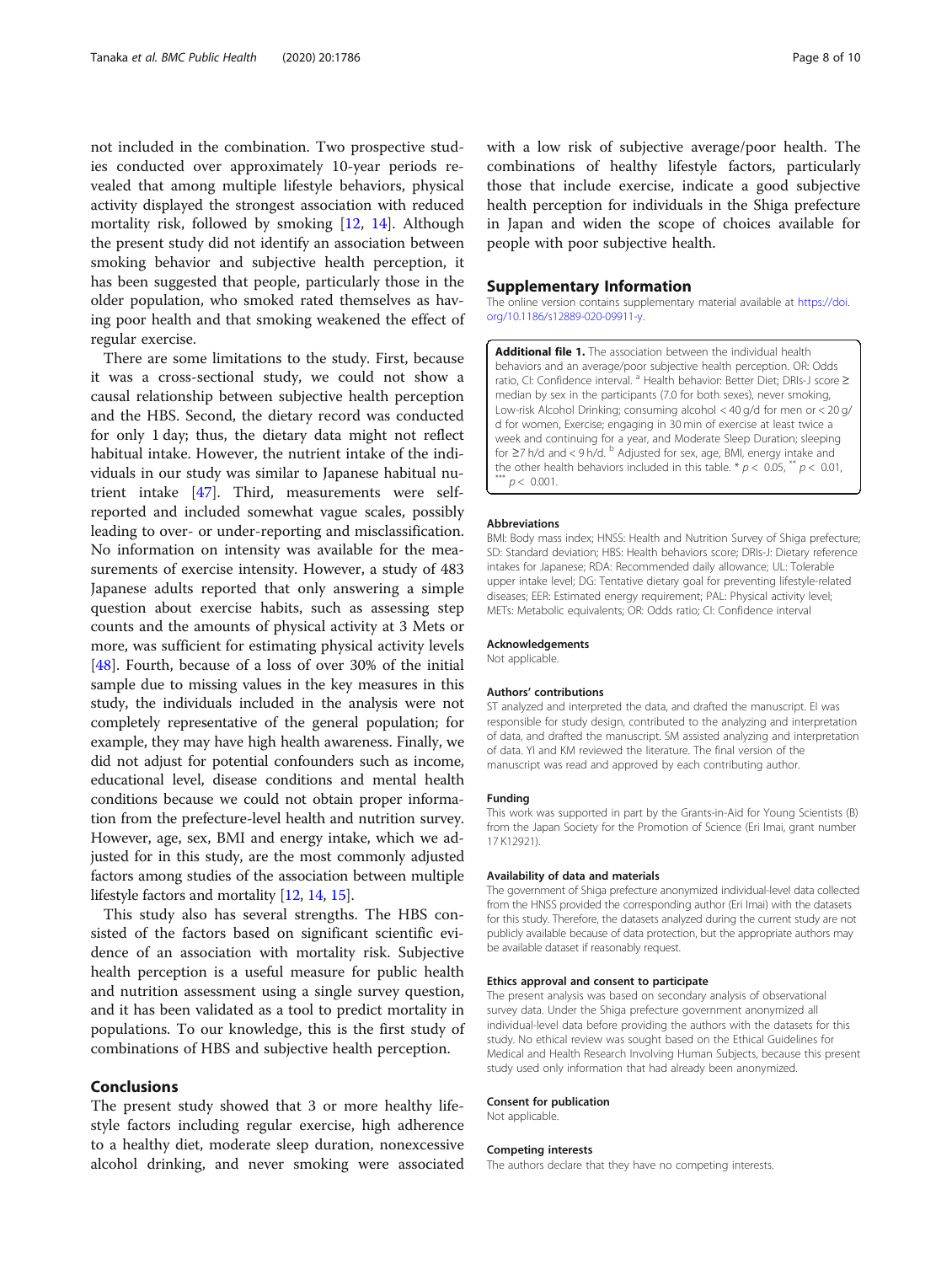# <span id="page-8-0"></span>Author details

<sup>1</sup>Department of Nutrition, School of Human Cultures, The University of Shiga Prefecture, Hikone City, Japan. <sup>2</sup>Department of Public Health Care and Welfare, Shiga Prefectual Headquarters, Otsu, Shiga, Japan. <sup>3</sup>Department of Public Health, Shiga University of Medical Science, Otsu, Shiga, Japan.

# Received: 6 February 2020 Accepted: 17 November 2020 Published online: 25 November 2020

### References

- 1. Ministry of Health Labor and Welfare of Japan. International comparison of life expectancy in 2017. [https://www.mhlw.go.jp/toukei/saikin/hw/life/life17/](https://www.mhlw.go.jp/toukei/saikin/hw/life/life17/dl/life17-04.pdf) [dl/life17-04.pdf](https://www.mhlw.go.jp/toukei/saikin/hw/life/life17/dl/life17-04.pdf). Accessed 30 August 2020.
- 2. Ministry of Health Labor and Welfare of Japan. Japanese prefecture-level life expectancy in 2015. [https://www.mhlw.go.jp/toukei/saikin/hw/life/tdfk15/dl/](https://www.mhlw.go.jp/toukei/saikin/hw/life/tdfk15/dl/tdfk15-02.pdf) [tdfk15-02.pdf](https://www.mhlw.go.jp/toukei/saikin/hw/life/tdfk15/dl/tdfk15-02.pdf). Accessed 30 August 2020.
- 3. Ministry of Health Labor and Welfare of Japan. Japanese prefecture-level transition of life expectancy in 2015. [https://www.mhlw.go.jp/toukei/saikin/](https://www.mhlw.go.jp/toukei/saikin/hw/life/tdfk15/dl/tdfk15-03.pdf) [hw/life/tdfk15/dl/tdfk15-03.pdf.](https://www.mhlw.go.jp/toukei/saikin/hw/life/tdfk15/dl/tdfk15-03.pdf) Accessed 30 August 2020.
- 4. Nomura S, Sakamoto H, Glenn S, Tsugawa Y, Abe SK, Rahman MM, et al. Population health and regional variations of disease burden in Japan, 1990- 2015: a systematic subnational analysis for the global burden of disease study 2015. Lancet. 2017;390(10101):1521–38.
- Ministry of Health Labor and Welfare of Japan. Japanese prefecture-level allcause and cause-specific SMR in 2008–2012. [https://www.mhlw.go.jp/](https://www.mhlw.go.jp/toukei/saikin/hw/jinkou/other/hoken14/index.html) [toukei/saikin/hw/jinkou/other/hoken14/index.html](https://www.mhlw.go.jp/toukei/saikin/hw/jinkou/other/hoken14/index.html). Accessed 30 August 2020.
- Yang JJ, Yu D, Wen W, Shu XO, Saito E, Rahman S, et al. Tobacco smoking and mortality in Asia: a pooled meta-analysis. JAMA Netw Open. 2019;2(3): e191474.
- Aune D, Giovannucci E, Boffetta P, Fadnes LT, Keum N, Norat T, et al. Fruit and vegetable intake and the risk of cardiovascular disease, total cancer and all-cause mortality-a systematic review and dose-response meta-analysis of prospective studies. Int J Epidemiol. 2017;46(3):1029–56.
- 8. Meader N, King K, Moe-Byrne T, Wright K, Graham H, Petticrew M, et al. A systematic review on the clustering and co-occurrence of multiple risk behaviours. BMC Public Health. 2016;16:657.
- Livingstone KM, McNaughton SA. A health behavior score is associated with hypertension and obesity among Australian adults. Obesity (Silver Spring). 2017;25(9):1610–7.
- 10. Krokstad S, Ding D, Grunseit AC, Sund ER, Holmen TL, Rangul V, et al. Multiple lifestyle behaviours and mortality, findings from a large populationbased Norwegian cohort study - the HUNT study. BMC Public Health. 2017; 17(1):58.
- 11. Ding D, Rogers K, van der Ploeg H, Stamatakis E, Bauman AE. Traditional and emerging lifestyle risk behaviors and all-cause mortality in middle-aged and older adults: evidence from a large population-based Australian cohort. PLoS Med. 2015;12(12):e1001917.
- 12. Martinez-Gomez D, Guallar-Castillon P, Leon-Munoz LM, Lopez-Garcia E, Rodriguez-Artalejo F. Combined impact of traditional and non-traditional health behaviors on mortality: a national prospective cohort study in Spanish older adults. BMC Med. 2013;11:47.
- 13. Nechuta SJ, Shu XO, Li HL, Yang G, Xiang YB, Cai H, et al. Combined impact of lifestyle-related factors on total and cause-specific mortality among Chinese women: prospective cohort study. PLoS Med. 2010;7(9):e1000339.
- 14. Knoops KT, de Groot LC, Kromhout D, Perrin AE, Moreiras-Varela O, Menotti A, et al. Mediterranean diet, lifestyle factors, and 10-year mortality in elderly European men and women: the HALE project. Jama. 2004;292(12):1433–9.
- 15. Khaw KT, Wareham N, Bingham S, Welch A, Luben R, Day N. Combined impact of health behaviours and mortality in men and women: the EPIC-Norfolk prospective population study. PLoS Med. 2008;5(1):e12.
- 16. Dong W, Pan XF, Yu C, Lv J, Guo Y, Bian Z, et al. Self-rated health status and risk of incident stroke in 0.5 million Chinese adults: the China Kadoorie biobank study. J Stroke. 2018;20(2):247–57.
- 17. Mavaddat N, Parker RA, Sanderson S, Mant J, Kinmonth AL. Relationship of self-rated health with fatal and non-fatal outcomes in cardiovascular disease: a systematic review and meta-analysis. PLoS One. 2014;9(7): e103509.
- 18. DeSalvo KB, Bloser N, Reynolds K, He J, Muntner P. Mortality prediction with a single general self-rated health question. A meta-analysis. J Gen Intern Med. 2006;21(3):267–75.
- 19. Nishi A, Kawachi I, Shirai K, Hirai H, Jeong S, Kondo K. Sex/gender and socioeconomic differences in the predictive ability of self-rated health for mortality. PLoS One. 2012;7(1):e30179.
- 20. Murata C, Kondo T, Tamakoshi K, Yatsuya H, Toyoshima H. Determinants of self-rated health: could health status explain the association between selfrated health and mortality? Arch Gerontol Geriatr. 2006;43(3):369–80.
- 21. Bopp M, Braun J, Gutzwiller F, Faeh D. Health risk or resource? Gradual and independent association between self-rated health and mortality persists over 30 years. PLoS One. 2012;7(2):e30795.
- 22. Haveman-Nies A, De Groot LC, Van Staveren WA. Relation of dietary quality, physical activity, and smoking habits to 10-year changes in health status in older Europeans in the SENECA study. Am J Public Health. 2003;93(2):318–23.
- 23. An R, Xiang X, Liu J, Guan C. Diet and self-rated health among oldest-old Chinese. Arch Gerontol Geriatr. 2018;76:125–32.
- 24. Zarini GG, Vaccaro JA, Canossa Terris MA, Exebio JC, Tokayer L. Lifestyle behaviors and self-rated health: the living for health program. J Environ Public Health. 2014;2014:315042.
- 25. Sayon-Orea C, Santiago S, Bes-Rastrollo M. Determinants of Self-Rated Health Perception in a Sample of a Physically Active Population: PLENUFAR VI Study. Int J Environ Res Public Health. 2018;15(10):2104.
- 26. Sodergren M, McNaughton SA, Salmon J, Ball K, Crawford DA. Associations between fruit and vegetable intake, leisure-time physical activity, sitting time and self-rated health among older adults: cross-sectional data from the WELL study. BMC Public Health. 2012;12:551.
- 27. Darviri C, Fouka G, Gnardellis C, Artemiadis AK, Tigani X, Alexopoulos EC. Determinants of self-rated health in a representative sample of a rural population: a cross-sectional study in Greece. Int J Environ Res Public Health. 2012;9(3):943–54.
- 28. Feng X, Astell-Burt T. Neighborhood socioeconomic circumstances and the co-occurrence of unhealthy lifestyles: evidence from 206,457 Australians in the 45 and up study. PLoS One. 2013;8(8):e72643.
- 29. Duncan MJ, Kline CE, Vandelanotte C, Sargent C, Rogers NL, Di Milia L. Cross-sectional associations between multiple lifestyle behaviors and healthrelated quality of life in the 10,000 steps cohort. PLoS One. 2014;9(4):e94184.
- 30. Oftedal S, Kolt GS, Holliday EG, Stamatakis E, Vandelanotte C, Brown WJ, et al. Associations of health-behavior patterns, mental health and self-rated health. Prev Med. 2019;118:295–303.
- 31. Lara J, McCrum LA, Mathers JC. Association of Mediterranean diet and other health behaviours with barriers to healthy eating and perceived health among British adults of retirement age. Maturitas. 2014;79(3):292–8.
- 32. Panizza CE, Shvetsov YB, Harmon BE, Wilkens LR, Le Marchand L, Haiman C, et al. Testing the Predictive Validity of the Healthy Eating Index-2015 in the Multiethnic Cohort: Is the Score Associated with a Reduced Risk of All-Cause and Cause-Specific Mortality? Nutrients. 2018;10(4):452.
- 33. The Council for Science and Technology Ministry of Education Culture Sports and Technology. Standard Tables of Food Composition in Japan 2010. Tokyo: Official Gazette Co-operation of Japan; 2010.
- 34. Iwaoka F, Yoshiike N, Date C, Shimada T, Tanaka H. A validation study on a method to estimate nutrient intake by family members through a householdbased food-weighing survey. J Nutr Sci Vitaminol (Tokyo). 2001;47(3):222–7.
- 35. Ministry of Health Labor and Welfare of Japan. Dietary Reference Intakes for Japanese 2015. [https://www.mhlw.go.jp/file/06-Seisakujouhou-10900000-](https://www.mhlw.go.jp/file/06-Seisakujouhou-10900000-Kenkoukyoku/Full_DRIs2015.pdf) [Kenkoukyoku/Full\\_DRIs2015.pdf](https://www.mhlw.go.jp/file/06-Seisakujouhou-10900000-Kenkoukyoku/Full_DRIs2015.pdf). Accessed 1 August 2020.
- 36. Cao ZB, Sasaki A, Oh T, Miyatake N, Tsushita K, Higuchi M, et al. Association between dietary intake of micronutrients and cardiorespiratory fitness in Japanese men. J Nutr Sci. 2012;1:e12.
- 37. Ito T, Tanisawa K, Kawakami R, Higuchi M. Dietary patterns and nutritional assessment in middle-aged and elderly men. Nihon Koshu Eisei Zasshi. 2016;63(11):653–63.
- 38. Inoue M, Tsugane S. Impact of alcohol drinking on total cancer risk: data from a large-scale population-based cohort study in Japan. Br J Cancer. 2005;92(1):182–7.
- 39. Marugame T, Yamamoto S, Yoshimi I, Sobue T, Inoue M, Tsugane S. Patterns of alcohol drinking and all-cause mortality: results from a large-scale population-based cohort study in Japan. Am J Epidemiol. 2007;165(9):1039–46.
- 40. Ikehara S, Iso H, Toyoshima H, Date C, Yamamoto A, Kikuchi S, et al. Alcohol consumption and mortality from stroke and coronary heart disease among Japanese men and women: the Japan collaborative cohort study. Stroke. 2008;39(11):2936–42.
- 41. Ministry of Health Labor and Welfare of Japan. Reference material about promotion of health Japan 21 (the second). [https://www.mhlw.go.jp/bunya/](https://www.mhlw.go.jp/bunya/kenkou/dl/kenkounippon21_02.pdf) [kenkou/dl/kenkounippon21\\_02.pdf.](https://www.mhlw.go.jp/bunya/kenkou/dl/kenkounippon21_02.pdf) Accessed 30 August 2020.